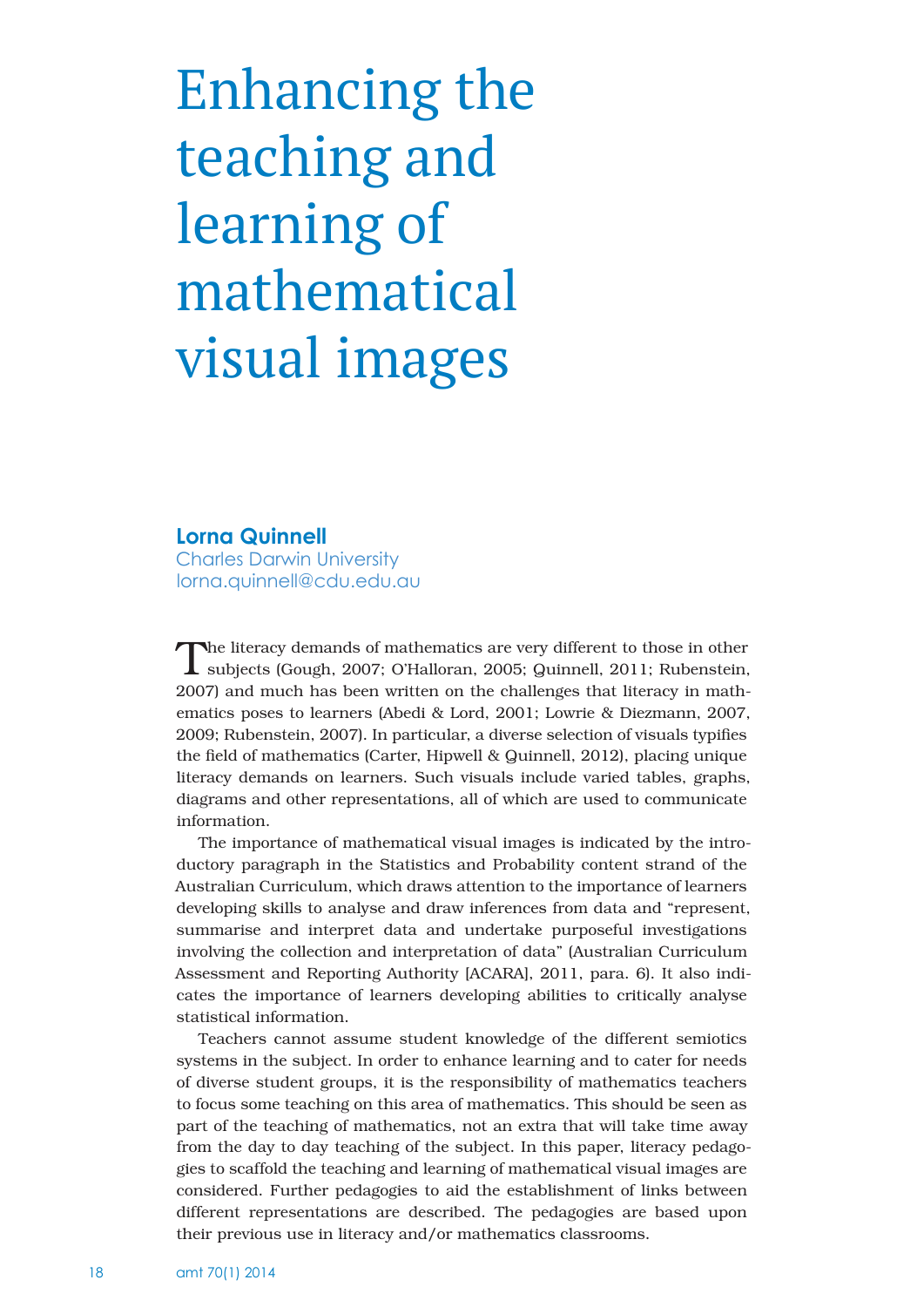## **Strategies to scaffold learners' ability to decode and encode mathematical visuals**

Although much has been written about the difficulties that mathematics learners have with decoding and encoding mathematical visuals and matching visuals with data sets (Baker, Corbett & Koedinger, 2001; Diezmann, 2005; Friel, Curcio & Bright, 2001; Lowrie & Diezmann, 2007, 2009; Wall & Benson, 2009), there appears to be little in terms of comprehensive guidelines to assist teachers and learners with these processes. This article provides a suggested list which teachers can follow to scaffold decoding and encoding of mathematical visuals, based on scholarly work done in the fields of literacy and mathematics.

Based on the Four Resources Model from literacy education (Freebody & Luke, 2003) the heuristic in Table 1 has been constructed. The *Four Resources Model* separates literacy into four competencies: code breaking, meaning making, text using, and text analysing. Code breaking focuses on syntax and includes cracking the codes of the text, including pronunciation, sentence structure, abbreviations, spelling, keys, labels, scales, and colours, for instance. Meaning making focuses on semantics or making meaning of the entire text, with reference to prior knowledge, identification of key messages, and drawing of inferences from the text. Text using includes identification of the purpose and audience of the text for instance, and includes use of varied text such as everyday text of different formats. Critical analysis focuses on uncovering the bias or possible misrepresen-

tation of messages conveyed by text. Code breaking and meaning making have been combined in the heuristic because the codes such as the size, order, and positioning of the elements of the text, contribute to the meaning of the text. It must be noted that the order of the categories is not crucial and some of the elements may not apply to certain mathematical visual images.

The list in Table 1 draws attention to the wide range of competencies needed in terms of encoding and decoding text. It has been tried and tested as part of an educational doctorate, appearing to offer the small number of pre-service teachers, who were the participants, scaffolding in terms of decoding and encoding mathematical visuals. However the effectiveness of the use of the list does need to be investigated further and on a larger scale.

The Four Resources heuristic in Table 1 was used in the research to guide understanding of the graph in Figure 1. In terms of code breaking and meaning making, brief skimming of the graph allowed the participants to identify the key message of the graph, which was to depict emergency waiting times of 2773 patients in Australian hospitals. Prior experience of hospital emergency rooms aided the participants' comprehension of



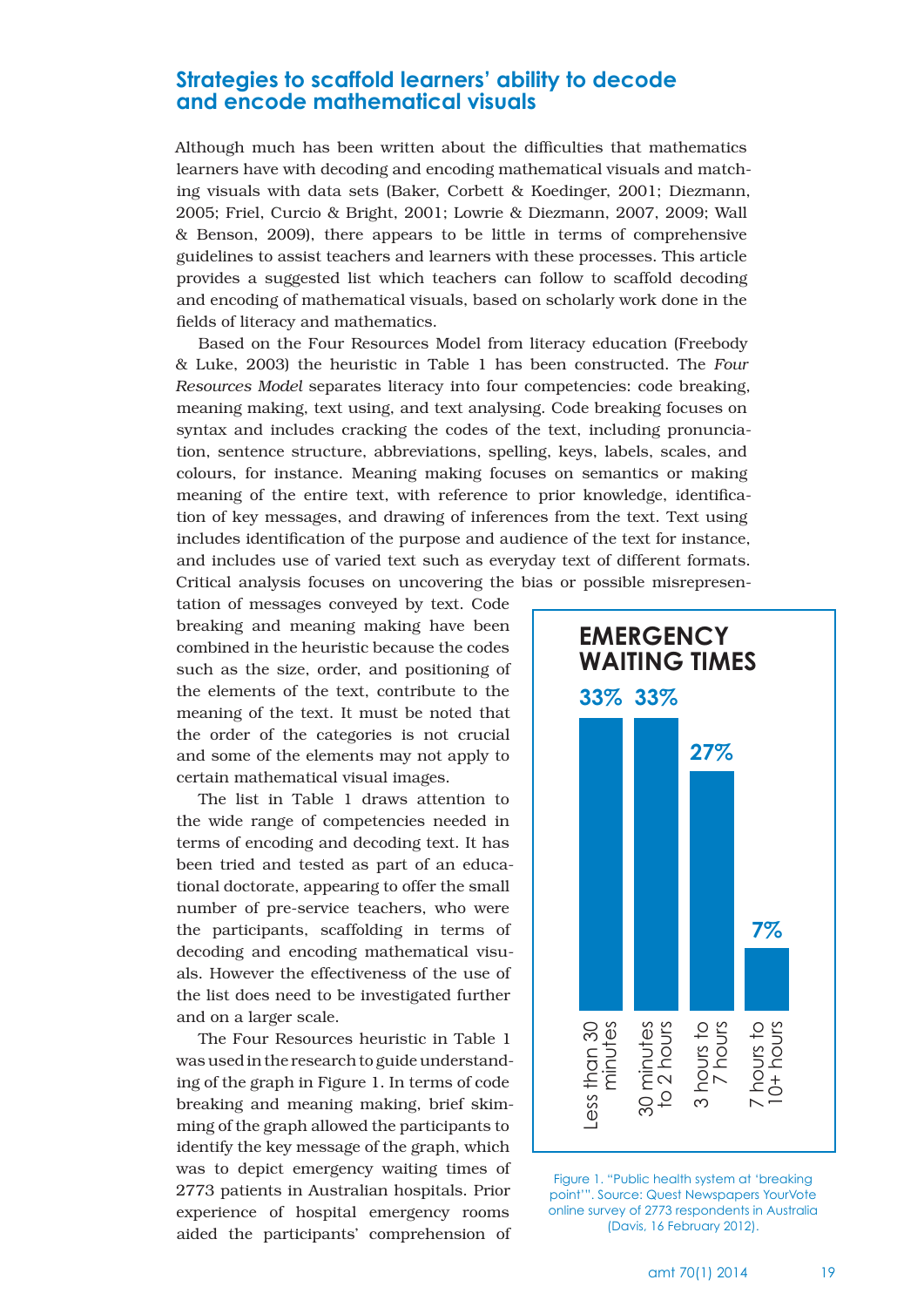| <b>Four Resources</b>                  | <b>Key points</b>                                                                                                                                                                                                                                                                                                                                                                                                                                                                                                                                                                                                                                                                                                        |
|----------------------------------------|--------------------------------------------------------------------------------------------------------------------------------------------------------------------------------------------------------------------------------------------------------------------------------------------------------------------------------------------------------------------------------------------------------------------------------------------------------------------------------------------------------------------------------------------------------------------------------------------------------------------------------------------------------------------------------------------------------------------------|
| Code breaking<br>and meaning<br>making | • When decoding mathematical visuals focus on overall meaning of the visual by<br>skimming then move on to scanning and close reading to identify specific details<br>of the codes and conventions of the text such as titles, labels, scales, keys, and for<br>instance.                                                                                                                                                                                                                                                                                                                                                                                                                                                |
|                                        | • When encoding data, ensure careful choice of the type of representation. Note that a<br>bar graph is not always an appropriate choice. Matching graphs with data sets can<br>be a useful scaffolding step.                                                                                                                                                                                                                                                                                                                                                                                                                                                                                                             |
|                                        | • Check students' understanding of scales                                                                                                                                                                                                                                                                                                                                                                                                                                                                                                                                                                                                                                                                                |
|                                        | • Draw on prior knowledge of familiar visuals to scaffold understanding of unfamiliar<br>visuals                                                                                                                                                                                                                                                                                                                                                                                                                                                                                                                                                                                                                         |
|                                        | • Give special attention to deciding whether directionality in reading a visual is<br>important                                                                                                                                                                                                                                                                                                                                                                                                                                                                                                                                                                                                                          |
|                                        | • Consider whether information in a visual needs to be understood or used in combi-<br>nation with information in prose for instance                                                                                                                                                                                                                                                                                                                                                                                                                                                                                                                                                                                     |
|                                        | • Consider information gained by reading directly from a mathematical visual, infor-<br>mation gained by reading between the data such as by comparing data points or<br>investigating relationships in the data and information gained by reading beyond the<br>data, which can include making predictions, inferences, extrapolations (Monteiro &<br>Ainley, 2003). Use of all three categories encourages deeper meaning-making of the<br>text. Use of graphs with no scales and units on the axes can encourage learners to<br>focus on the meaning of a graph and develop abilities to read between and beyond<br>the data (Ontario Ministry or Education, n.d.).                                                   |
|                                        | • Focussed teaching is needed in which learners are exposed to varied and repeated<br>practice, including time spent on more complicated graph-types such as stem-and<br>leaf graphs                                                                                                                                                                                                                                                                                                                                                                                                                                                                                                                                     |
| Text using                             | • Think about the context of the mathematical visuals and use diverse, carefully<br>chosen, and practical visuals or data from various sources including everyday<br>sources (Watson, 2000; Watson & Callingham, 2003). Examples include graphs<br>from the media such as graphs showing banking information, exchange rates, or<br>bus timetables. Choice of context plays a crucial role in reader's comprehension of<br>the content of visuals, which may be affected by the reader's prior experience and<br>cultural background (Avgerinou & Petterson, 2011). Careful consideration of the<br>context can minimise problems that may be related to the contexts that underpin<br>graphs (Monteiro & Ainley, 2003). |
| Text analysing                         | • Consider the purpose of the text and identify possibly misleading elements or factors<br>which contribute to misleading messages being given.                                                                                                                                                                                                                                                                                                                                                                                                                                                                                                                                                                          |
|                                        | • In terms of encoding of mathematical visual images, Mackinlay's (1999) suggestion of<br>the importance of two criteria to ensure a complete and unbiased representation, are<br>helpful. He stated that all facts need to be represented and only given facts should be<br>represented. This is a first step in terms of insuring an unbiased representation but<br>fails to highlight all the factors that may cause bias in a representation.                                                                                                                                                                                                                                                                        |
|                                        | • Extend understanding by including construction of representations for varied<br>purposes                                                                                                                                                                                                                                                                                                                                                                                                                                                                                                                                                                                                                               |

the graph. Close reading allowed identification of codes which needed to be understood. These included the layout of the bar graph with percentages given. Each bar corresponded to a range of emergency waiting times given in minutes or hours with the range of waiting times extending from zero to 10+ hours. The heights of the bars showed the percentage of patients who waited in the range of times displayed at the bottom of each bar. For instance, 7% of patients waited more than 7 hours and 66% of the patients were treated within the first 2 hours. It was evident that such meaning making took place in a random fashion, unlike much reading in which text is processed from left to right. When combining the information in the title and graph, the message was that emergency waiting times were unacceptable. However, moving on to text using, the participants realised that the graph, which was printed in a newspaper, may have conveyed misleading messages. In terms of critical analysis, it was realised that the emotive heading "Public health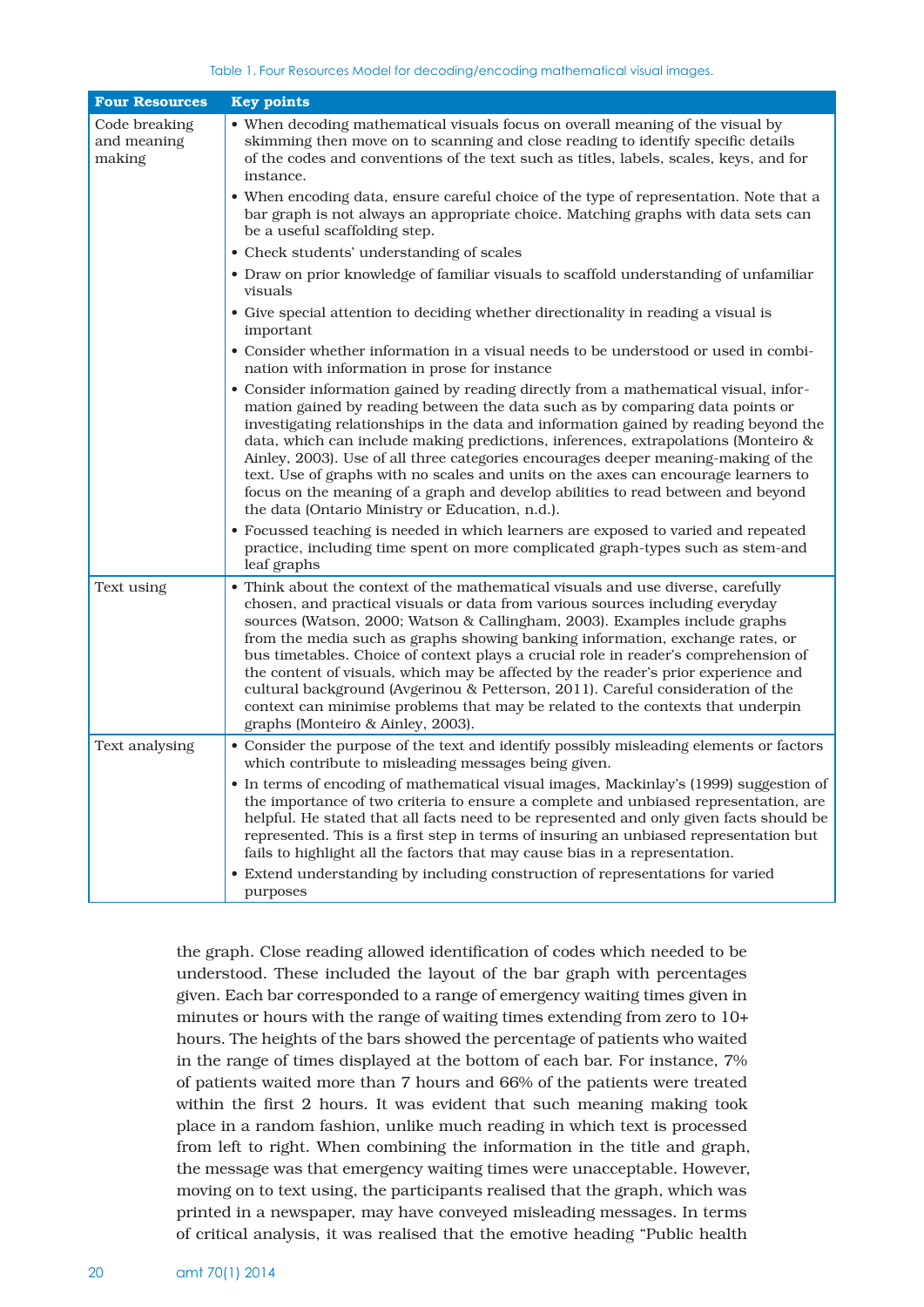system at breaking point", stressed the unacceptable nature of emergency waiting times. However, as noted by the participants, only 2773 patients in Australia were surveyed in an online survey, which was not likely to have drawn a representative sample of all patients in emergency in Australia. In fact, it may have been more likely to have drawn responses from dissatisfied patients. Closer perusal of the graph indicated discrepancies such as the fact that although the percentages added up to 100%, there appeared to have been no patients who waited between 2 and 3 hours. And, although the bars were the same width they represented different time periods, thus distorting the data. It was also unclear why the last bar was labelled 7 hours to 10+ hours not simply 7+ hours. Questioning the representation further, it was unclear how many of the patients, in particular those who waited the longest were in fact emergencies.

In order to scaffold understanding of such a graph, posing questions that read the data, read between the data, and read beyond the data, can be used (Monteiro & Ainley, 2003). In terms of reading the data, learners may be asked to identify the percentage of patients who waited between 30 minutes and 2 hours. Slightly more complex, in terms of reading between the data, a question could be asked such as: What percentage of patients waited more than 3 hours? At an even more complex level, in terms of reading beyond the data, students may be asked to critically analyse the data for instance. This is discussed at length in the next example.

The graph in Figure 2 depicts the growth of money in a banking account. In terms of code breaking, the labels, scales, two dimensional graph, and use of bars the heights of which represent the sum of money in 2010 and 2011, need consideration. Meaning making leads to an understanding of the total message of the text built upon prior knowledge of banking and interest rates and on information taken from the title, labels, and graph. Such a graph could be used to advertise a banking account and a possible inference would be that the depicted growth of money between 2010 and 2011 would continue into future years, which is not necessarily the case. As indicated both in the aforementioned ACARA statement and in the heuristic above, critical analysis of the graph is important. The graph highlights some of the factors that contribute to bias in messages given to the reader. These include an emotive title, three dimensional bars of different colours and widths, information given for only a two-year period, and a *y*-axis which begins at a non-zero number. In Figure 2 it appeared that the

second bar was twice the height of the first, which was obviously a misrepresentation of \$100 and \$105. This difference was exaggerated by use of three dimensional bars and use of different widths and colours for the bars. Such distortions can be found in graphs designed for advertising.

In order to scaffold student knowledge and understanding of mathematical visual images, varied practice is required. Pedagogies that aid such knowledge construction are described below. In particular, pedagogies which make links between diverse representations have been chosen.



Figure 2. Example of bias in a statistical graph.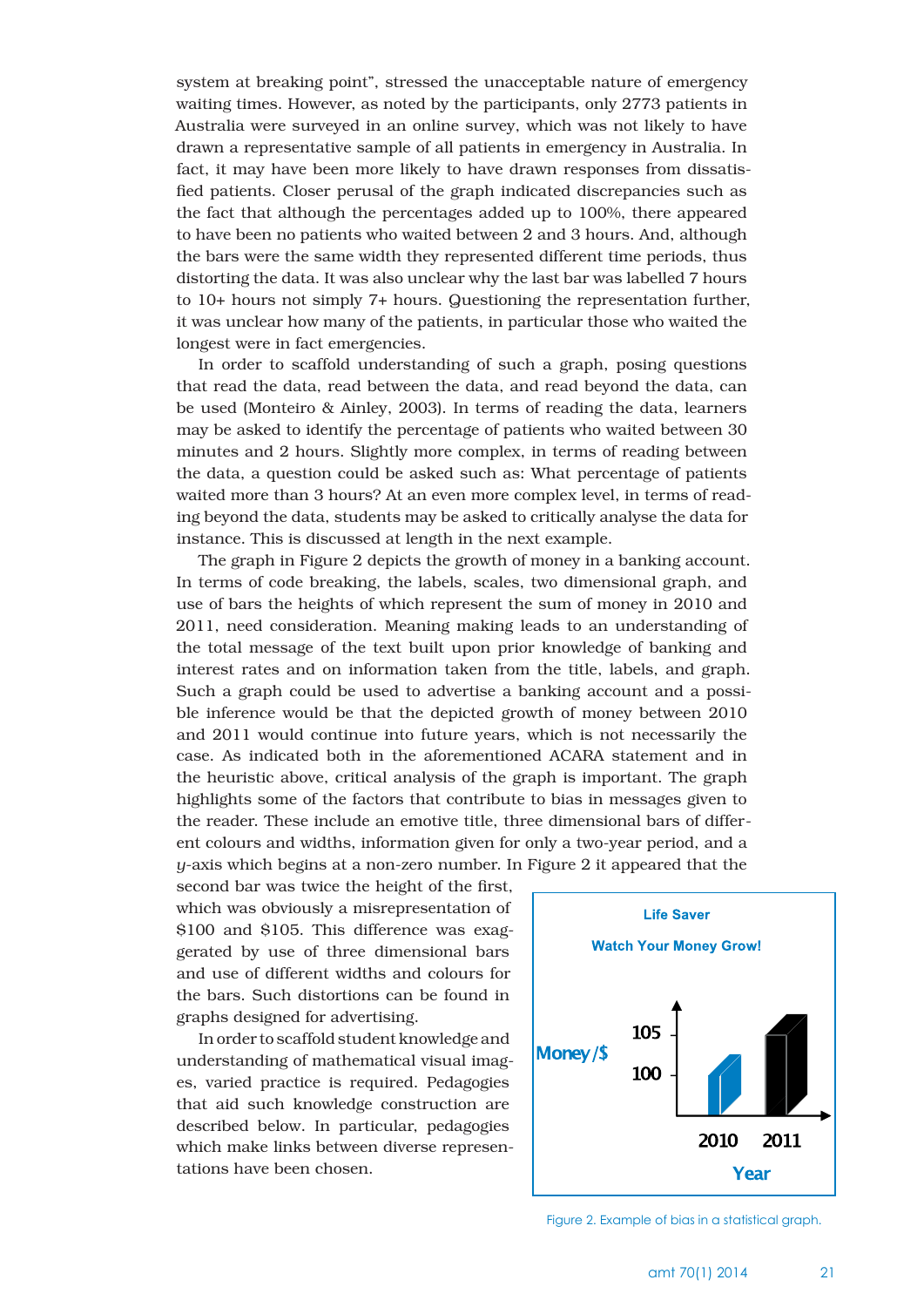## **Strategies to aid links to be established between different semiotic systems**

Mathematical text contains many unique features and is often a combination of various elements such as written text, tables, graphs, and symbolic notation (e.g. Figure 3). Learners require the ability to shift their focus between such semiotic systems and integrate meaning from different parts of the text (Bossé & Faulconer, 2008; Lemke, 2003), including uncovering meaning in visuals which may not be in the written text, for instance (Unsworth & Chan, 2009). Often the process occurs in a non-sequential fashion, using scanning to locate and comprehend titles, captions, and labels, and to identify key points (O'Halloran, 2005). Thus, practice is needed to encourage learners to make links between the different semiotic systems.



The maximum size allowed for parcels is 110 cm. Suppose you need to post the following four parcels. Are any of them too big? Explain.

| Parcel    | d  |    |    |
|-----------|----|----|----|
| A         | 35 | 45 | 35 |
| B         | 25 | 20 | 45 |
| $\subset$ | 20 | 50 | 40 |
|           | 25 | 35 | 35 |

Figure 3. Example of combination of semiotics systems in mathematical text.

Practice with using different semiotic systems and shifting focus between systems can be gained in many ways including completion of questions similar to that shown in Figure 3. Another powerful way of linking knowledge of varied representations is what has been called a verbal and visual word association diagram (Barton, Heidema & Jordon, 2002; Gay, 2002). Such diagrams consist of a rectangle divided into four sections: the first giving the word or phrase; the second a context, characteristic, or connection; the third a diagram; and the forth an informal definition. The actual categories are flexible with the possibility of using

tables, graphs, examples, non examples, associations, and attributes.

In the research, verbal and visual word association diagrams were used to represent concepts such as hypotenuse, prime number, or square based pyramid. Categories including the term, a diagram, an informal definition, and an association were used. The participants filled in the four categories, then collaborated with others and made use of dictionaries such as the Origo Handbook (Anderson et al., 2008) or the online mathematics dictionary (Eather, 2011), to modify and improve on their first efforts. An example of one participant's verbal and visual word association diagram to depict the word hypotenuse is shown in Figure 4. When verbal and visual word association diagrams were used to represent the concept prime number some of the participants needed to modify their examples to omit the number 1 and modify their definitions after referring to the mathematical dictionary. At first a diagram for prime number posed problems until, with scaffolding, the participants realised that prime numbers can only be represented by a one dimensional array. Similarly scaffolding was needed in the association category in some instances, for example an association for square based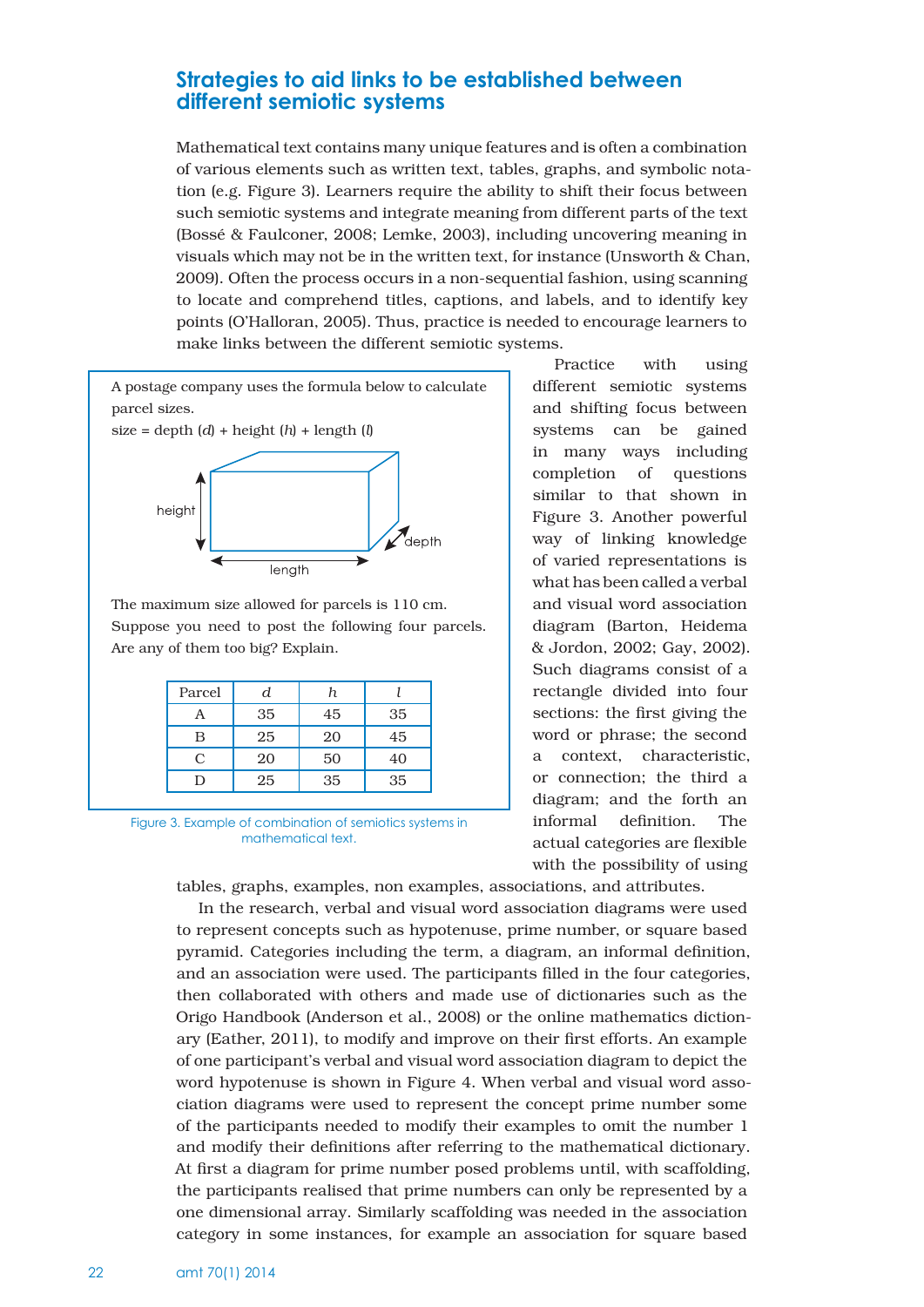pyramids could be the pyramids in Egypt. The success of the activity was that the participants were able to construct new knowledge with the help of scaffolding by building on their original knowledge and linking ideas, in line with constructivist learning (Bruner, 2006a, 2006b; Vygotsky, 1978). Although such strategies help to structure information by building on prior knowledge, and make links between different representations, including verbal, symbolic, and diagrammatic representations, they do rely on prior knowledge of a concept (Ewing Monroe & Orme, 2002).



Figure 4. Verbal and visual word association diagram showing the concept hypotenuse.

Students can also be required to represent information in multiple formats. For example, suppose the price of apples is \$2.50 per kilogram. This information can be represented verbally, in a table or graph, or as a formula. Another useful idea for introducing students to multiple representations is seen in Chick (2004). In this case students were supplied with multivariate data, making possible multiple varied representations to represent the data. In Chick (2004) the list of data included name, favourite activity, number of fast food meals eaten per week, and number of hours of exercise per week. As discussed by Chick, such data can encourage rich discussion and diverse representations, in the process of finding and displaying messages and relationships in the data in convincing ways.

## **Conclusions**

Literacy is acknowledged to play a vital role in the learning of mathematics, in which learners "read, view, analyse and interpret the mathematics represented by text, pictures, symbols, tables, graphs and technological displays... [and] communicate in various ways for example, orally, visually, electronically, symbolically and graphically" (Queensland Studies Authority, 2004, p. 5). The uniqueness of the literacy demands of mathematics, compared to the literacy demands of other subjects, points to the need for focused teaching in this area of mathematics. We owe it to our students to focus attention on the many semiotic systems which constitute mathematical text, including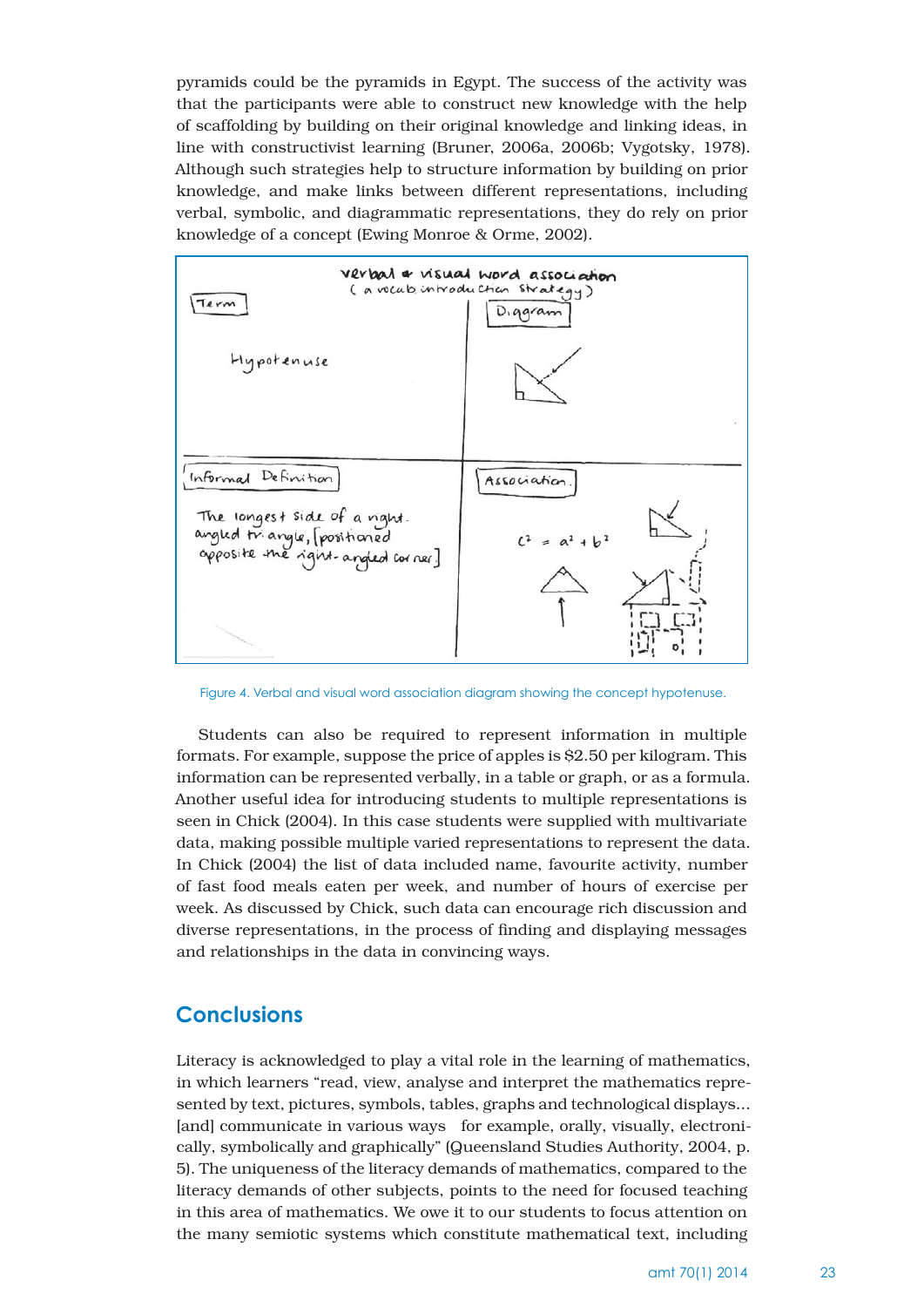the use of symbols and abbreviations, the use of varied visuals, and the use of written and oral text. Some strategies, which can be used to scaffold the teaching and learning of literacy in mathematics, have been described in this article, with particular focus on mathematical visual images. These can be used by teachers to enhance understanding of literacy in mathematics, and thereby enhance the learning of mathematics.

## **References**

- Abedi, J. & Lord, C. (2001). The language factor in mathematics tests. *Applied Measurement in Education, 14*(3), 219–234.
- Anderson, J., Briner, A., Irons, C., Shield, M., Sparrow, L. & Steinle, V. (2008). *The Origo handbook of mathematics education*. Australia: Origo Education.

Australian Curriculum Assessment and Reporting Authority. (2011). *The Australian curriculum: Mathematics: Organisation*. Retrieved 28 January 2014, from http://www. australiancurriculum.edu.au/Mathematics/Content-structure

- Avgerinou, M. D. & Petterson, R. (2011). Towards a cohesive theory of visual literacy. *Journal of Visual Literacy, 30*(2), 1–19.
- Baker, R. S., Corbett, A. T. & Koedinger, K. R. (2001). *Toward a model of learning data representations*. Paper presented at the 23rd annual conference of the Cognitive Science Society. Retrieved 1 July 2011 from http://www.psychology.nottingham.ac.uk/staff/ lpzrsb/cogsci2001.pdf
- Barton, M. L., Heidema, C. & Jordon, D. (2002). Teaching reading in mathematics and science. *Educational Leadership, 60*(3), 24–28.
- Bossé, M. J. & Faulconer, J. (2008). Learning and assessing mathematics through reading and writing. *School Science and Mathematics, 108*(1), 8–19.
- Bruner, J. S. (2006a). *In search of pedagogy: The selected works of Jerome S. Bruner* (Vol. 1). Padstow, UK: TJ International.
- Bruner, J. S. (2006b). *In search of pedagogy: The selected works of Jerome S. Bruner* (Vol. II). Padstow, UK: TJ International.
- Carter, M., Hipwell, P. & Quinnell, L. (2012). A picture is worth a thousand words: An approach to learning about visuals. *Australian Journal of Middle Schooling, 12*(2), 4–15.
- Chick, H. (2004). Simple strategies for dealing with data. *The Australian Mathematics Teacher, 60*(3), 20–24.
- Davis, T. (2012, 16 February). Public health system at 'breaking point'. *City South News* (p. 6).
- Diezmann, C. M. (2005). Primary students' knowledge of the properties of spatially-orientated diagrams. In H. L. Chick & J. L. Vincent (Eds), *Proceedings of the 29th Conference of the International Group for the Psychology of Mathematics Education* (Vol. 2, pp. 281–288). Melbourne, Vic.: Psychology of Mathematics Education.
- Eather, J. (2011). *A maths dictionary for kids*. Retrieved 20 July 2011 from http://www. amathsdictionaryforkids.com
- Ewing Monroe, E. & Orme, M. P. (2002). Developing mathematical vocabulary. *Preventing School Failure, 46*(3), 139–142. doi: 10.1080/03057640220116427
- Freebody, P. & Luke, A. (2003). Literacy as engaging with new forms of life: The four roles model. In G. Bull & M. Anstey (Eds), *The literacy lexicon* (2 ed., pp. 51–65). Frenchs Forest, NSW: Prentice Hall.
- Friel, S. N., Curcio, F. R. & Bright, G. W. (2001). Making sense of graphs: Critical factors influencing comprehension and instructional implications. *Journal for Research in Mathematics Education, 32*(2), 124–124.
- Gay, A. S. (2002). Teaching vocabulary to communicate mathematically. *Middle School Journal, 34*(2), 33–38.
- Gough, J. (2007). Conceptual complexity and apparent contradictions in mathematics language. *The Australian Mathematics Teacher, 63*(2), 8–15.
- Lemke, J. L. (2003). Mathematics in the middle: Measure, picture, gesture, sign, and word. In M. Anderson, A. Sáenz-Ludlow, S. Zellweger & V. V. Cifarelli (Eds), *Educational perspectives on mathematics as semiosis: From thinking to interpreting to knowing* (pp. 215–234). Brooklyn, NY & Ottawa, Ontario: Legas.
- Lowrie, T. & Diezmann, C. M. (2007). Solving graphics problems: Student performance in junior grades. *Journal of Educational Research, 100*(6), 369–378. doi: 10.3200/ JOER.100.6.369-378
- Lowrie, T. & Diezmann, C. M. (2009). National numeracy tests: A graphic tells a thousand words. *Australian Journal of Education, 53*(2), 141–158.
- Mackinlay, J. D. (1999). Automating the design of graphical presentations of relational information. In S. K. Card, J. D. Mackinlay & B. Schneiderman (Eds), *Readings in information visualization: Using vision to think*. San Francisco, CA: Morgan Kaufmann.
- Monteiro, C. & Ainley, J. (2003). Interpretation of graphs: Reading through the data, In J. Williams (Ed.), *Proceedings of the British Society for Research into Learning Mathematics, 23*(3), 31–36. Birmingham, UK: BSRLM. Retrieved http://www.bsrlm.org.uk/IPs/ip23-3/ BSRLM-IP-23-3-6.pdf